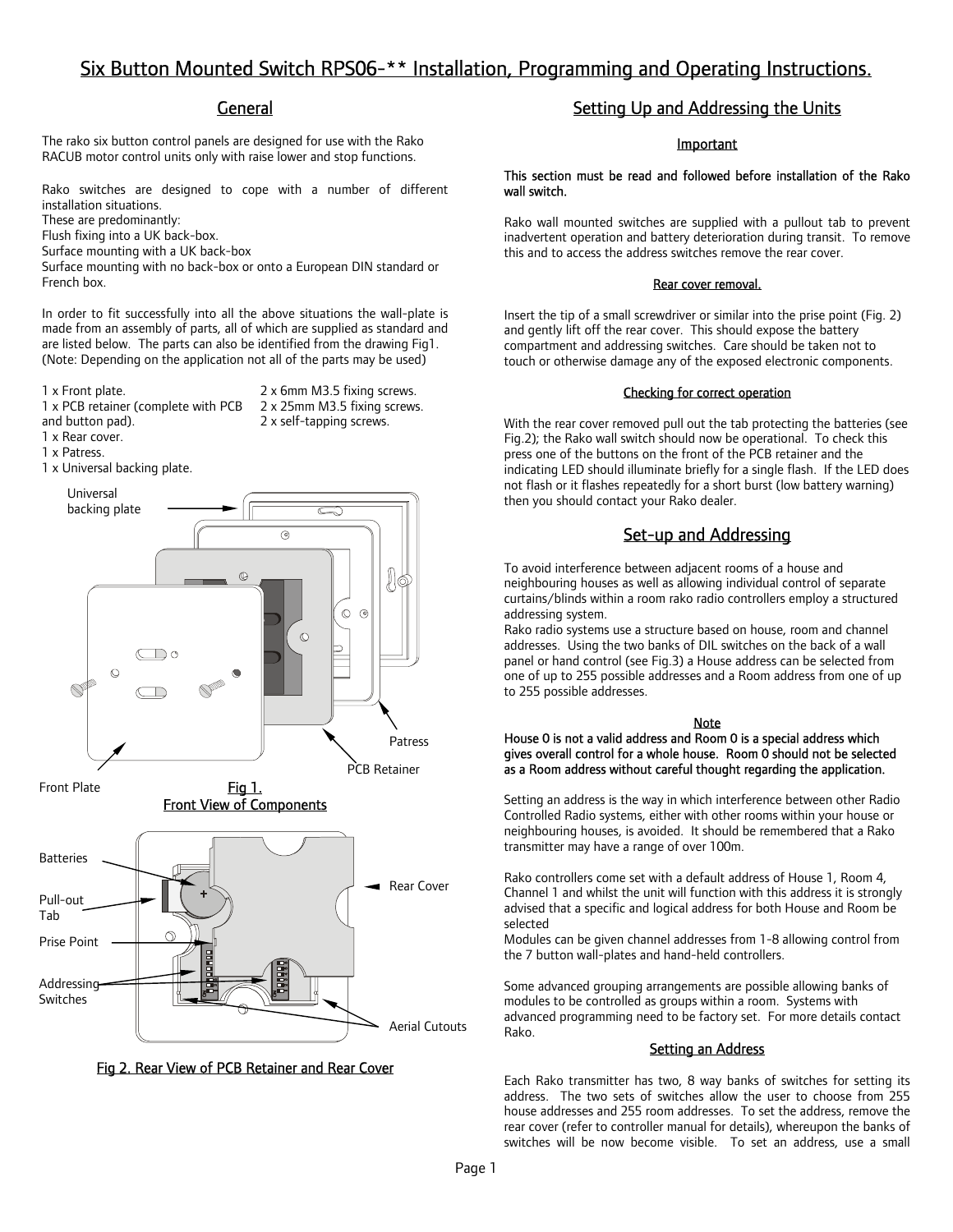terminal screwdriver or similar device and carefully move some of the switches into the 'ON' position. Addressing uses binary encoding and the value of the switches is shown below.



## Fig 3. Addressing Switches

Once the addresses have been set it is strongly recommended to keep a note of the settings and to keep these in safe place. Whilst it is easy to set the addresses, those of the receiver units are normally only set once. To do so requires access to the units and once set these may be installed in inaccessible positions. If, therefore the wall-plate address get changed for any reason and the original settings cannot be remembered then access to the receiver units will be needed for reconfiguration.

## Setting receiver addresses.

Once a House and Room number have been selected on a control panel these need to be transmitted to each receiving module along with a valid channel number. This is done by one of two methods using a Rako wall switch , hand-held transmitter or Rako software RASOFT .

To send an address to a receiver unit, the unit needs to be put into receive mode. To do this hold the magnet provided against the side casing in the position indicated by the label and as shown below.



## Fig 4. Set-up Magnet Positioning

Once the magnet is in the correct position an internal LED will illuminate. If the magnet is held in position for approximately 5 seconds the LED will start to flash, this flashing indicates that the module is ready to receive an address from a transmitter.

## Sending an address from a two channel transmitter

From a Rako two channel wall switch or hand-held transmitter (both are functionally identical) press and hold the first set of both the raise andd lower buttons for 5 seconds. After 5 seconds the unit will automatically send a channel 1 address. The red LED on the transmitter will flash to confirm that this has been sent. As soon as the receiver gets a valid address it automatically drops out of set-up mode. To set the second channel, repeat the process avove but press and hold the second set of both the raise andd lower buttons for 5 seconds. To set other channel addresses from 2 -15 RASOFT programming software is required

## Note

If a receiving unit, in set-up mode, does not receive a valid address within 3 minutes the receiver will automatically drop out of set-up mode.

## Setting an address from a two channel wall switch



Hold magnet against casing until LED illuminates



Remove magnet when LED starts to flash Module is now in set-up mode



# Step 5

Repeat steps 2, 3 and 4 using the second row of push buttons